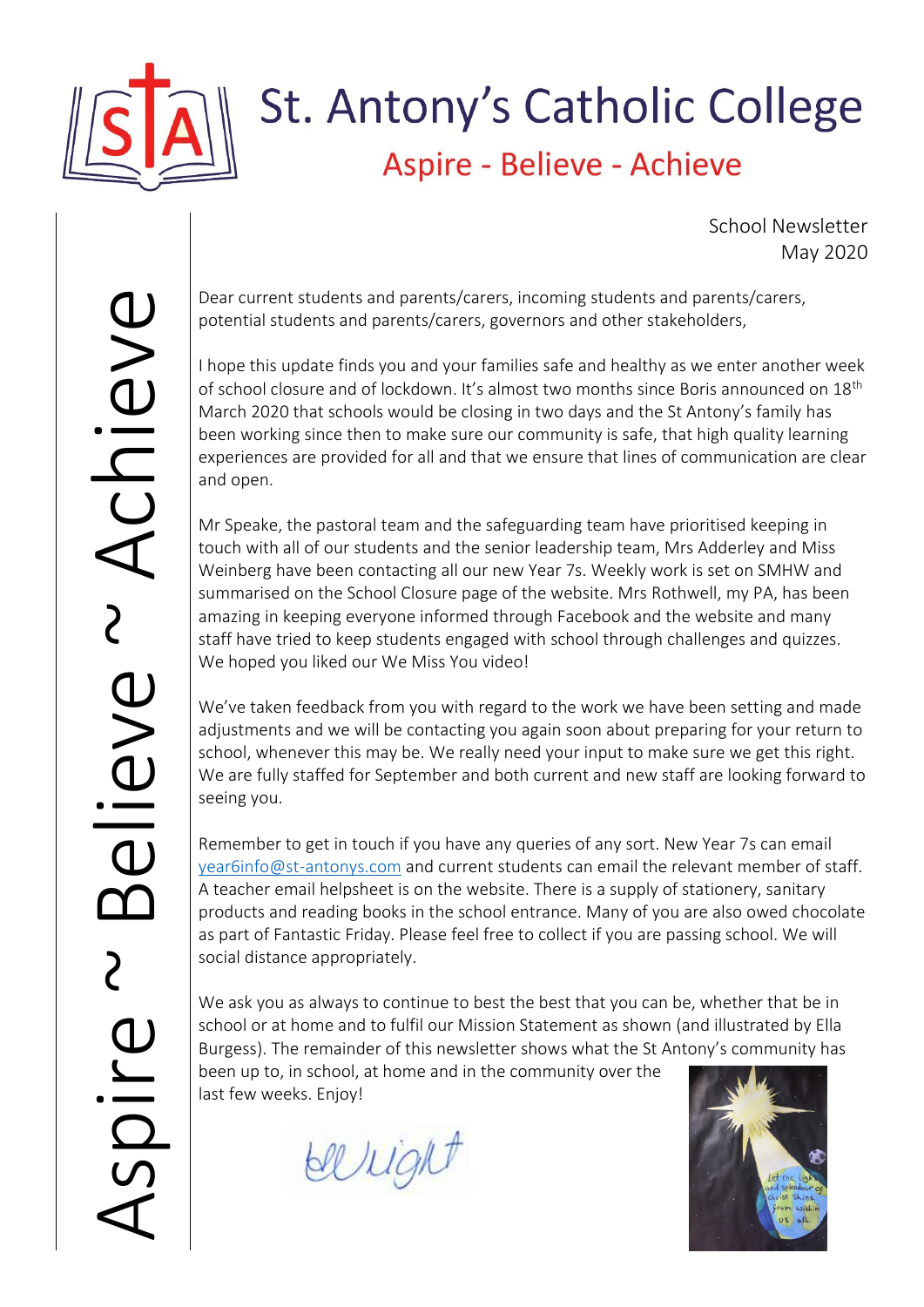

St. Antony's Catholic College

Thank you to the NHS for keeping us safe. We applaud you all!!!

CATHOLIC COLLEGE

HOM

HOM

AFF

16 April at 20:00 · C

#Home - #Stay #Safe

# St. Antony's Catholic College Aspire - Believe - Achieve

### In School

We have a small, and now slightly growing as we seek to cater for changing

parent and student needs, group of students with us in school supervised by a skeleton staff whilst the majority stay at home following the government instruction to protect the

NHS and save lives. They follow a structured system of learning in the morning (following the same work as those at home) with sports and wellbeing activities following later in the day. The weather overall has been kind and time has been spent outside when possible.

The school gang has been very creative with artwork

covering many school windows. They've cooked with me (sorry about your room Mr Reynard!) a few times, making cheese and ham toasties, pizza, bread buns and cookies which they shared with care workers in local care homes. They produced a particularly lovely piece for VE Day, when they delivered a version of Churchill's speech, adapted by Miss Lambert. This can be viewed on the school website.

#### St. Antony's Catholic College 7 May at 09:00 - © This is the Altar to Our Lady that has been set up in school for the month of May. If students want to create their own version at home, please email a picture to Mrs Wright who would love to see it.







Mrs Wright and the cookie baking crew were delighted to deliver some triple chocolate cookies to the care workers at the local care homes. We thank you for all you do and we hope you managed to enjoy them with a well deserved cup of teal

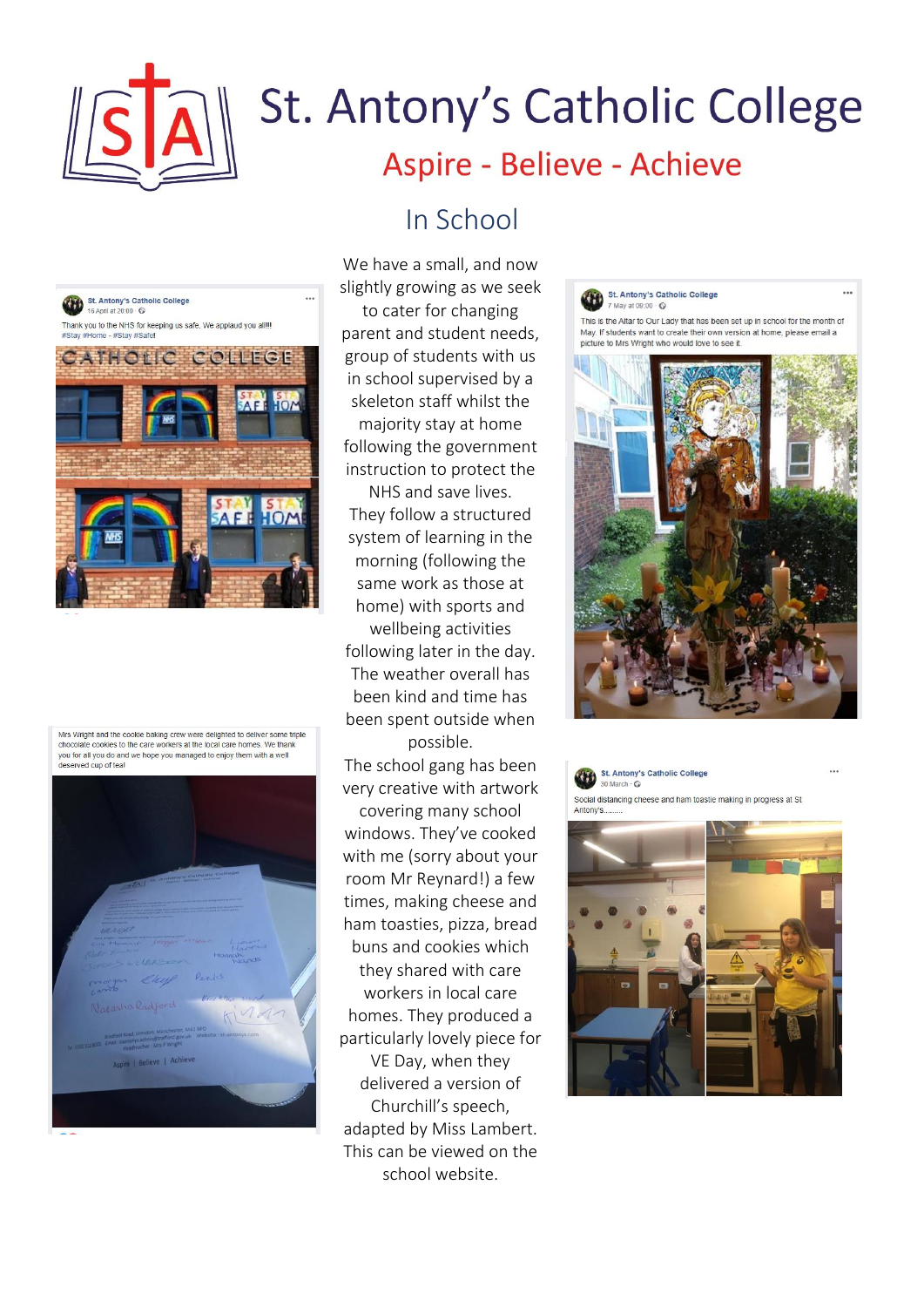

## ∥ St. Antony's Catholic College Aspire - Believe - Achieve

#### At Home









The priority of the teaching staff, once we have been assured that the students are safe and well, is to provide high quality work. The feedback with regard to this has been overwhelmingly positive and I am very grateful to your teachers that they have provided such an excellent curriculum offer to you. Our Expectations of Distance Learning have been detailed in the document of the same name which can be found on the school website. The best thing parents can do is to support students in some structured learning every day but we fully understand that family circumstances are very different and can make this very challenging. The same applies to our teaching and support staff and is summed up by the quote below, bottom left.

We know that some are finding things very hard. KS3 (Years 7, 8 and 9) students should be working though the work set each week. Teachers are feeding back through the use of STAR awards and Fantastic Friday. Remember you can self-nominate for FF by emailing me on [f.wright@st-antonys.com.](mailto:f.wright@st-antonys.com) We recently added in Careers activities to enable you to familiarise yourself with systems you will be using on your return. Please do these. If you need help with Maths or Science don't forget that you can email Ms Woods on [c.woods@st-antonys.com](mailto:c.woods@st-antonys.com). It's great to hear that most of you are working well with the work set. It's so important that you do. Year 10s, naturally we have to expect more of you as you have a very big year ahead of you. We don't know what this will look like but it's even more important for you to engage with the work set. We haven't forgotten about those of you in Year 11. Make sure you are doing something every day to engage your brains. You have the Keeping up the momentum document and the great work from Loreto College. The more you do now, the easier transition will be in September to wherever you go. We are working hard, following all the relevant guidelines, to ensure that the centre assessed grades and rankings are submitted in a timely, fair and consistent manner. Keep in touch with Mrs Doherty.

Students are also getting involved in some regional projects. Thank you to the six students contributing to the Trafford 'Living History' Archive Project and to those who will be working on a new film project we've been invited to be involved in. Watch this space! I've loved seeing what you've been up to so thank you for sending your work and pictures.









WE ARE NOT ALL IN THE SAME BOAT



BUT WE ARE IN THE SAME STORM